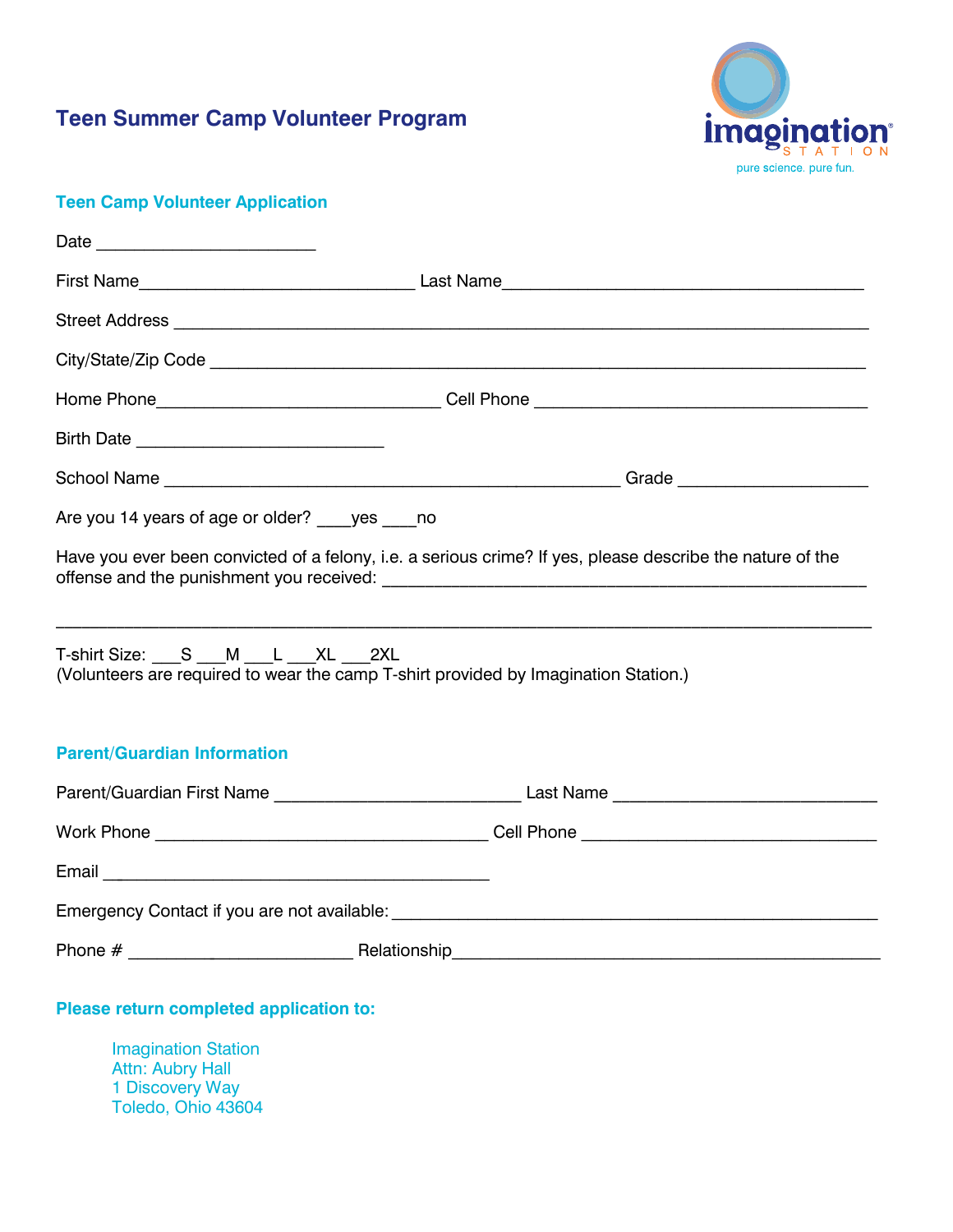

### **Teen Camp Volunteer Rules and Regulations**

We're happy that you are interested in applying to be a Teen Volunteer! All Teen Volunteers represent Imagination Station. We ask that you conduct yourself in a mature manner and live up to the trust placed in you. Please read the following information carefully.

### **Procedures & Regulations**

- Be attentive and friendly to campers, complete your assigned duties and offer to help team members whenever you see a need.
- Be punctual. Team members count on you to arrive on time for your scheduled shift Monday through Friday. If you are ill, please notify your supervisor as soon as possible.
- Sign in upon arrival and sign out upon departure.
- Report to your designated team member at the beginning of your shift.
- Model good behavior and language since you are a role model for younger campers.
- Maintain the confidentiality and privacy of campers.
- Wear the proper shirt/identification required by Imagination Station.
- Adhere to the required dress code. Pants or shorts should be black and not be torn.
- Do not chew gum or eat while on duty unless directed by team members at snack times in appropriate areas.
- Texting and cell phone use is not allowed while volunteering. Cell phones should remain turned off during your shift.
- Leave personal belongings such as cameras, MP3 players, etc. at home. Imagination Station is not responsible for any damaged, lost or stolen items. A locked area will be available for purses, etc.
- Remain in your assigned area. Volunteer counselors should not leave Imagination Station's premises while on duty under any circumstances.
- Assure that you are dropped off and picked up no later than <sup>15</sup> minutes before your shift starts or after your volunteer shift ends.
- Never bring a friend or relative with you while you are volunteering.
- Report any illness or accident while on volunteer duty to your supervisor.
- Adhere to Imagination Station's Drug Free Policy.

### **Unacceptable behavior which may result in dismissal from the program includes, but is not limited to:**

- Violation of Imagination Station's drug-free environment.
- Absenteeism.
- Unbecoming behavior, including but not limited to a negative attitude and unwillingness to follow directions.
- Violation of the dress code.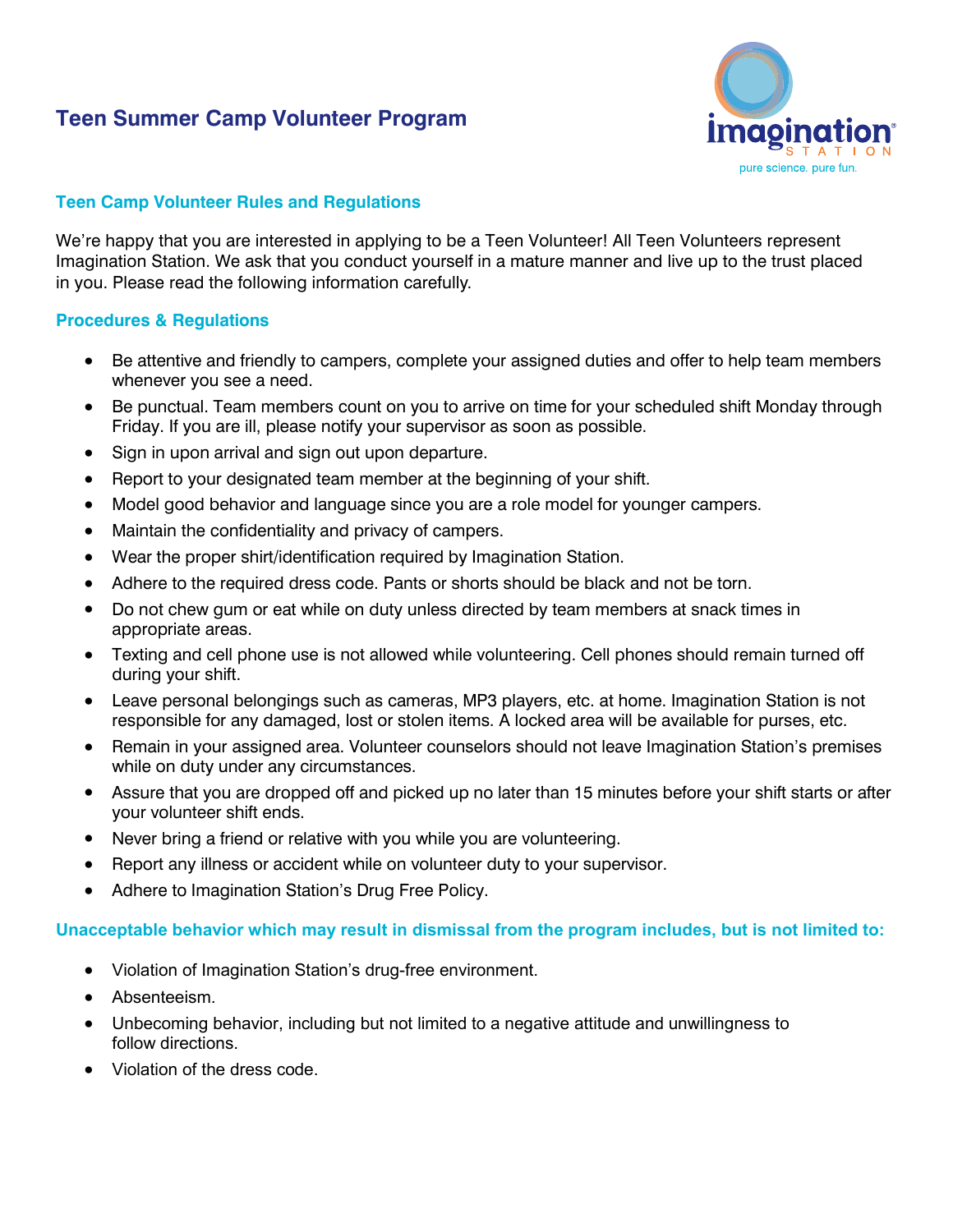

- Evidence of loss of interest in volunteer service, such as leaving your assigned area or not completing assigned tasks.
- Inappropriate language.
- Eating or chewing gum while volunteering.
- Using cell phones or other personal electronic devices while volunteering.

I have read and agree to abide by the above standards and perform all duties assigned to me. I understand that unacceptable behavior may result in disciplinary action or dismissal from the Teen Summer Camp Volunteer Program.

Volunteer Name (Print) **We have also contained the vertice of the vertice of the vertice of the vertice of the vertice of the vertice of the vertice of the vertice of the vertice of the vertice of the vertice of the vertic** Volunteer Signature \_\_\_\_\_\_\_\_\_\_\_\_\_\_\_\_\_\_\_\_\_\_\_\_\_\_\_\_\_\_\_\_\_\_\_\_\_\_\_\_\_\_\_\_ Date \_\_\_\_\_\_\_\_\_\_\_\_\_\_\_\_\_\_\_\_\_\_\_

### **Parent/Guardian:**

I understand my support is vital to the success of my child's volunteer experience. I will remind my child of the dress code and appropriate behavior. I will also make sure that my child has transportation and that they are dropped off and picked up promptly. I understand that my child will arrive and be picked up no more than 15 minutes before their shift begins and after their volunteer shift ends. \_\_\_\_\_\_\_\_\_\_\_\_\_\_\_\_ (parent's initial)

I have reviewed the above standards in regard to the Teen Summer Camp Volunteer Program.

| <b>Parent Signature</b> | Jate |  |
|-------------------------|------|--|
|                         |      |  |

Parent Daytime Phone Number **Example 20** Number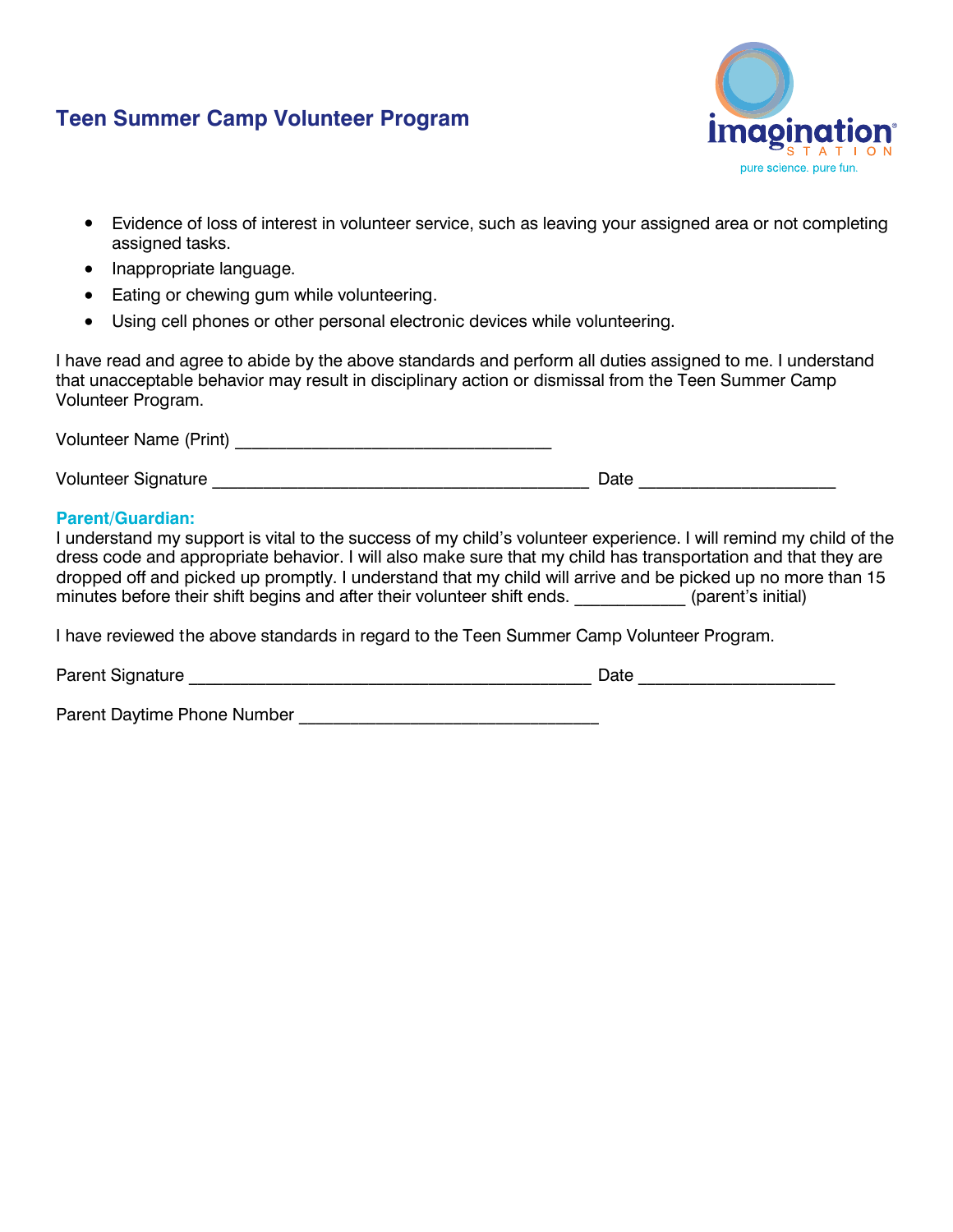

## Please write a half-page response to the following question:

"Why would you like to volunteer at Imagination Station as a Teen Summer Camp Volunteer?"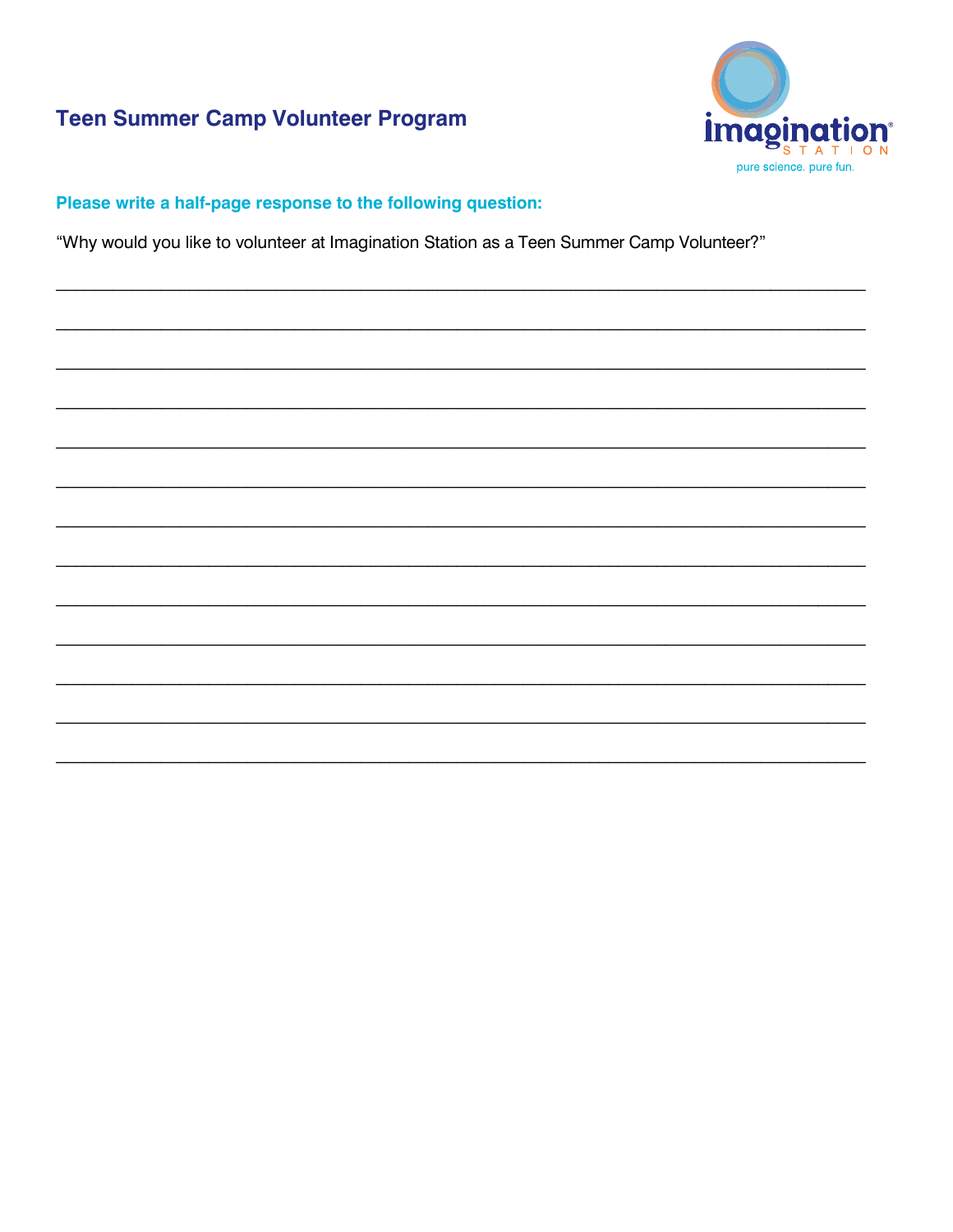

#### **Check the dates, times and camps you prefer:**

Teen Volunteers are required to work a minimum of three camps. You must be able to commit to a full week, Monday through Friday. You may select either morning (8:30am - 1pm) or afternoon (1pm - 5:15pm) shifts. For more details about the camp themes, please visit **imagination**station**toledo**.org/SummerCamp.

*Please select your availability below.* 

#### **June 6 – 10**

Pirate-ology Campers will be ages  $6 - 8$ ❑ Morning Shift ❑ Afternoon Shift

Make. Code. Create. Campers will be ages 9 – 13 ❑ Morning Shift ❑ Afternoon Shift

**June 13 – 17** Pirate-ology Campers will be ages  $6 - 8$ ❑ Morning Shift ❑ Afternoon Shift

Make. Code. Create. Campers will be ages 9 – 13 ❑ Morning Shift ❑ Afternoon Shift

**June 20 – 24** Pirate-ology Campers will be ages  $6 - 8$ ❑ Morning Shift ❑ Afternoon Shift

Make. Code. Create. Campers will be ages 9 – 13 ❑ Morning Shift □ Afternoon Shift

**June 27 – July 1** Super Splatter Science Campers will be ages  $6 - 8$ ❑ Morning Shift ❑ Afternoon Shift

Super Splatter 2.0 Campers will be ages 9 – 13 ❑ Morning Shift ❑ Afternoon Shift

**July 4 – 8** Super Splatter Science Campers will be ages  $6 - 8$ ❑ Morning Shift ❑ Afternoon Shift

Super Splatter 2.0 Campers will be ages 9 – 13 ❑ Morning Shift ❑ Afternoon Shift

**July 11 – 15** Super Splatter Science Campers will be ages  $6 - 8$ ❑ Morning Shift ❑ Afternoon Shift

Super Splatter 2.0 Campers will be ages 9 – 13 ❑ Morning Shift ❑ Afternoon Shift

**July 18 – 22** Campers Guide to the Galaxy Campers will be ages  $6 - 8$ ❑ Morning Shift ❑ Afternoon Shift

Game On! Campers will be ages 9 – 13 ❑ Morning Shift ❑ Afternoon Shift

**July 25 – 29** Campers Guide to the Galaxy Campers will be ages  $6 - 8$ ❑ Morning Shift ❑ Afternoon Shift

Game On! Campers will be ages 9 – 13 ❑ Morning Shift ❑ Afternoon Shift

**August 1 – 5** Campers Guide to the Galaxy Campers will be ages  $6 - 8$ ❑ Morning Shift ❑ Afternoon Shift

Game On! Campers will be ages 9 – 13 ❑ Morning Shift ❑ Afternoon Shift

### **If selected as a Summer Camp Volunteer,**

you will need to attend one day of training (9am - 2:30pm). Please choose your preferred day below.

❑ Friday, May 27 ❑ Saturday, May 28